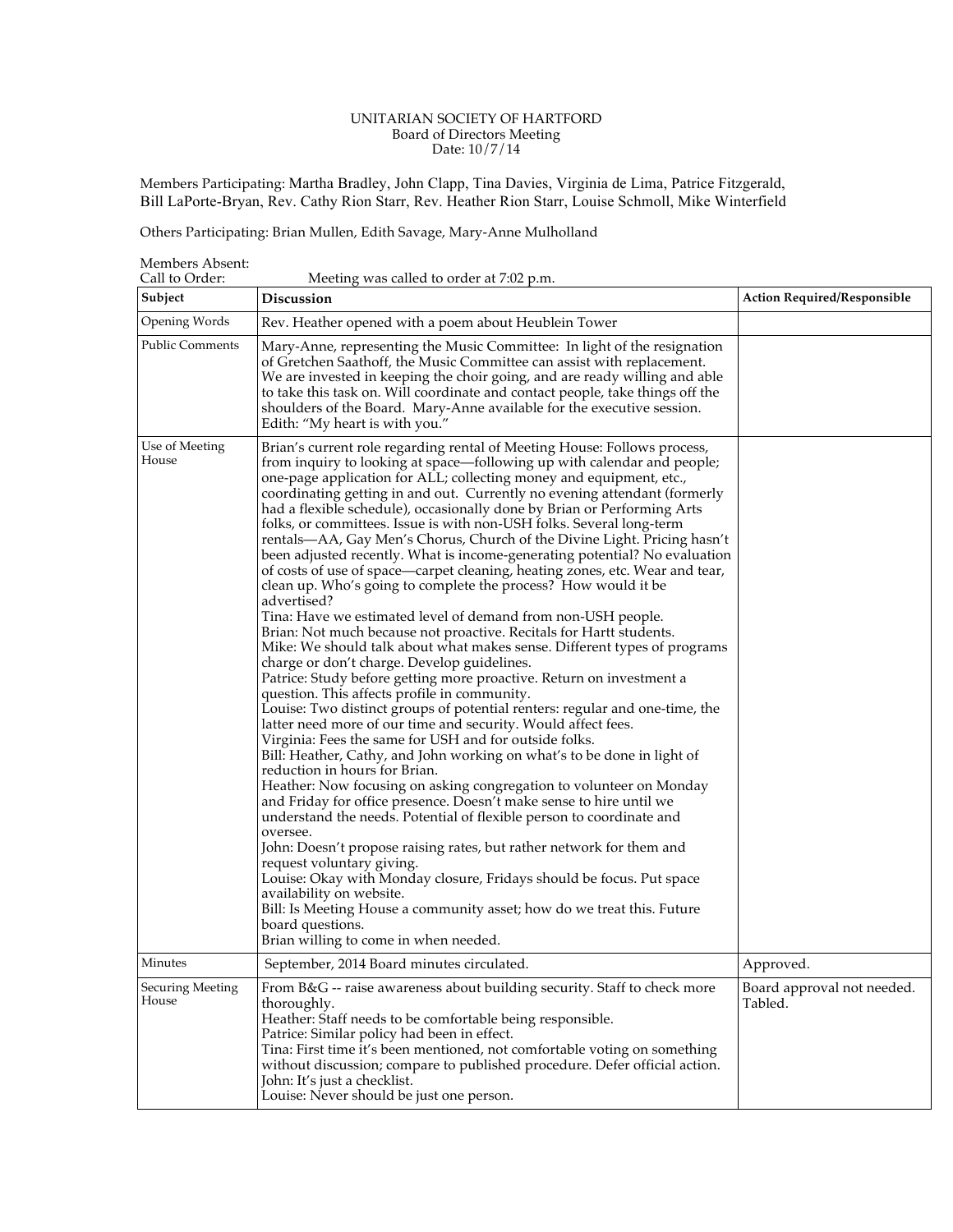| Nov. Board<br>Meeting, Next<br>"Under the Stairs" | Next Board Meeting to be held on Nov. 4 <sup>th</sup> . Patrice and Martha and John<br>plan to be available for the October 26 <sup>*</sup> "Under the Stairs" discussions.                                                                                                                                                                                                                                                                                                                                                                                                                                                                                                                                                                                                                                                                                                                                                                                                                                                                                                                                                                                                                                                                                                                                                                                                                                                                                                                                           |  |
|---------------------------------------------------|-----------------------------------------------------------------------------------------------------------------------------------------------------------------------------------------------------------------------------------------------------------------------------------------------------------------------------------------------------------------------------------------------------------------------------------------------------------------------------------------------------------------------------------------------------------------------------------------------------------------------------------------------------------------------------------------------------------------------------------------------------------------------------------------------------------------------------------------------------------------------------------------------------------------------------------------------------------------------------------------------------------------------------------------------------------------------------------------------------------------------------------------------------------------------------------------------------------------------------------------------------------------------------------------------------------------------------------------------------------------------------------------------------------------------------------------------------------------------------------------------------------------------|--|
| Ministers' Report                                 | Bill expressed thanks to Rev. Cathy about Memorial Service and Sunday<br>service. Thanks to choir for performing and finding creative ways out of<br>difficulty of the sudden resignation.<br>Heather: 1) We are seeking office volunteers; none as yet. 2) Chrystal will be<br>supervised by Janice and David Newton. Need to match reality to printed<br>documents. 3) Installation date: $4/19/15$ , Sunday afternoon and evening. 4)<br>Ministerial Start-up Workshop (11/2/14).<br>Noticings sections: Per Sue Phillips of UUA, there's a system of checks and<br>balances at USH that can be mutually immobilizing. How do we create<br>opportunity for energy to flow freely?<br>Patrice: Some groups/members protective because of previous perceived<br>hurts; sometimes there seems to be volunteer burnout.<br>Bill: Such situations can be difficult, particularly when you are a newcomer.<br>Mike: Aware of problem. Social justice advocacy creates a lot of tension.<br>Louise: Two things—for members, they may know the process, whereas<br>newcomers don't know who to go to or how things are typically done.<br>Ombudsmen process—right relations may be dealing with this.<br>Fourth Sunday under the stairs discussions. We'll look into any ideas.<br>Cathy: Glad it's resonating with the Board.<br>Bill: Rev. Dave did a sermon about the problem of newcomers encountering<br>an established system. Important to consider.<br>Cathy: "Noticings" are things that don't have easy answers. |  |
| <b>Healthy Relations</b>                          | Martha: There will be a meeting Thursday night, following up on last<br>meeting. Keith Kron will be here on March 1, and will be doing a sermon.<br>Hope to contact Doug Zelinsky for work including other churches. Want to<br>connect with RE especially around bullying (prevention). Maybe an<br>intergenerational service, or workshop with youth. Series of articles in<br>enews. Lots under consideration. Want to get this into consciousness of<br>congregation. Part of UU, USH, and You discussion. Working through a<br>checklist.<br>Bill: Originally talked about a Healthy Relations committee. Is your group<br>available?<br>Martha: Working to identify those who are willing and qualified to work<br>with people. Also want to be aware of on-going issues that may cause<br>conflict.                                                                                                                                                                                                                                                                                                                                                                                                                                                                                                                                                                                                                                                                                                            |  |
| Festival of the<br>Season                         | Tina: AJ can't do it. Patrice agreed to take on the lead (had done it before).<br>Tina feels as though she is mushroom in the basement.<br>Bill: Loves FOS. Dreams of turning it into true community event.                                                                                                                                                                                                                                                                                                                                                                                                                                                                                                                                                                                                                                                                                                                                                                                                                                                                                                                                                                                                                                                                                                                                                                                                                                                                                                           |  |
| <b>Board Business</b><br>Workshop                 | Mike: Doug Z. did good job leading the workshop, emphasized big<br>business, high level, providing vision. If board isn't visioning, there is no<br>vision.<br>John: It was mostly about the people; board business=setting policy and<br>finances. Though consent agenda good thing.<br>Virginia: The Board holds the dark aspects of the congregation; Board must<br>support decisions as a whole, even if individuals did not vote in favor;<br>Board deals only with issues that include the entire congregation, let<br>committees handle things related to their purview; don't let committees<br>turn to you for answers<br>Cathy: There are still open questions. Suggests "Governance and Ministry,"<br>by Dan Hotchkiss. Perhaps we should all read this book.<br>Bill: Ministerial Start-up Workshop: Is that a good time to discuss vision?<br>Cathy: It will include more focus on the HOW, not the specifics.<br>Brian Harvey has a great handout on visions of committees.<br>Edith: At the end of the year, committees do self-evaluation.<br>Cathy: Long-term move to having "terms" with folks rotating in and out.<br>Stagnant positions make it harder to have healthy flow.                                                                                                                                                                                                                                                                                                                      |  |